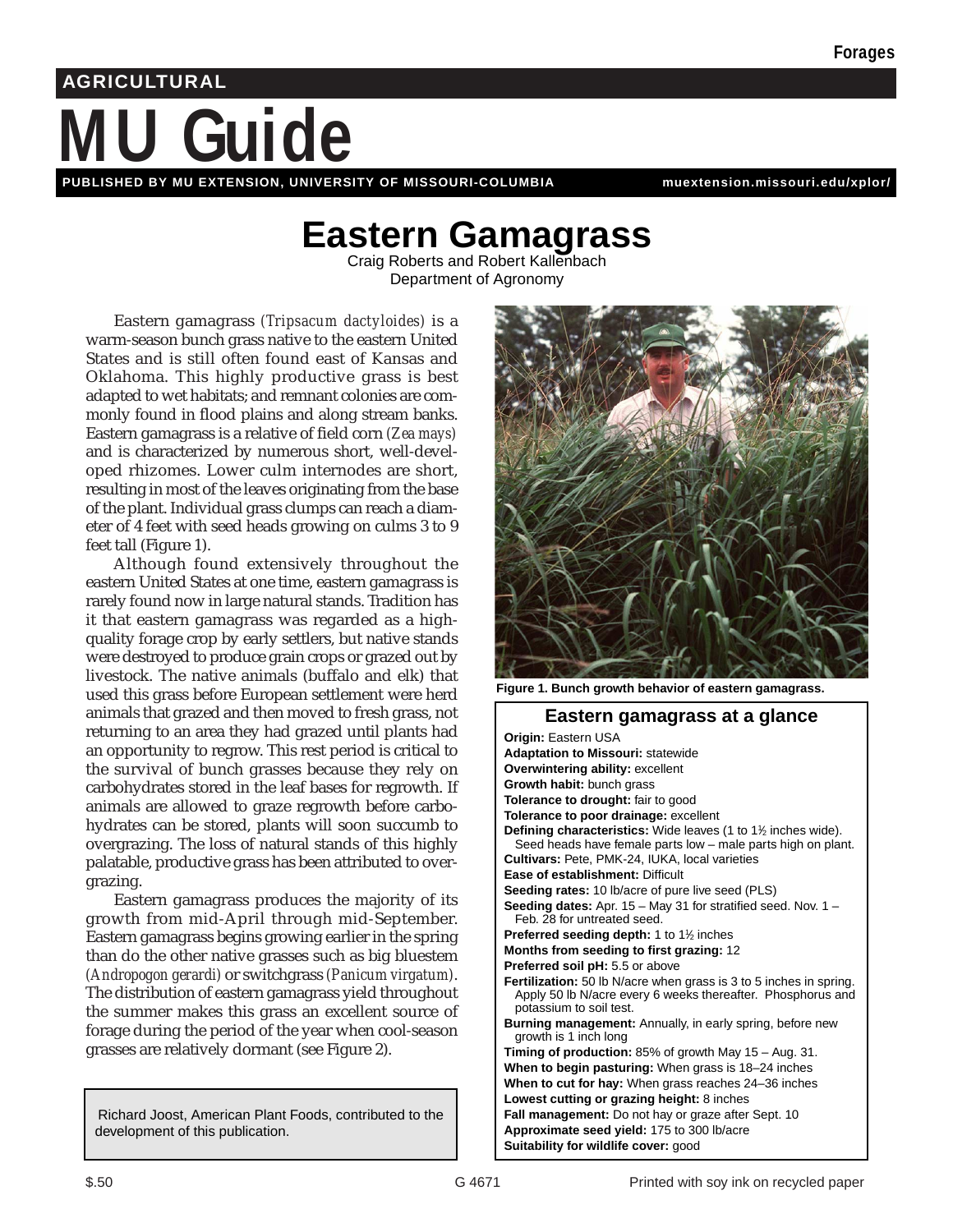

**Figure 2. Eastern gamagrass is an excellent source of forage during summer months when cool-season grasses, such as tall fescue, are relatively dormant.**

## **Establishment**

One of the major problems associated with eastern gamagrass is difficulty with establishment and poor seed production resulting in high seed cost. Recent developments in breeding eastern gamagrass varieties with higher yields of good-quality seed have resulted in improved seed availability and lower prices. Three cultivars of this type are available commercially, 'Pete', 'PMK-24' and 'IUKA'.

Eastern gamagrass exhibits seed dormancy that is overcome by prolonged chilling. Stratification, or wetchilling of seed at 35 degrees F for 10 weeks before planting, improves germination dramatically. The two most commonly used seeding techniques at present are (1) to plant stratified seeds when soil temperatures reach 65 degrees F in April-May, or (2) to plant untreated seed in the winter (November-February) and rely on natural soil temperatures to break seed dormancy. Both stratified and dormant seed are readily available through commercial seed sources.

Stratified seed is particularly susceptible to desiccation after planting. The success of planting dormant seed during the winter requires that adequate cold temperatures occur to break dormancy before favorable germination conditions occur. The uncertainty associated with these techniques due to variable environmental conditions, coupled with the problems often encountered in handling wet, stratified seed, makes some growers reluctant to plant eastern gamagrass. Recent laboratory studies have shown that pretreating eastern gamagrass seed with 30 percent hydrogen peroxide for 1–2 hours breaks dormancy and surface sterilizes seed. Germinable seed can then be handled dry. Commercialization of this technique could make eastern gamagrass easier to establish.

Eastern gamagrass should be planted in a prepared seedbed in 30-inch rows at 10 pounds of pure live seed per acre using a corn planter. Establishment of one plant per square yard is considered an acceptable stand since individual plant crowns can be 4 feet in diameter. Some evidence suggests that drilling seed at closer row spacings (7–15 inches) will result in quicker ground cover, which aids in weed control.

## **Weed control**

Annual grasses can cause problems in the establishment year. Establishment is the most critical period for weed control. Few herbicides are labeled for eastern gamagrass, although several are in development. See MU publication MP581, *Weed and Brush Control Guide for Forages, Pastures and Non-Cropland,* for the most current information on herbicides.

Several options exist for weed control during establishment. Eastern gamagrass can be seeded into fields that have been planted to corn or sorghum for several years prior to seeding where atrazine was used to control weeds in these crops. If atrazine was used at maximum rates for the previous crops, carry-over should be adequate to provide weed control for eastern gamagrass during establishment. Another option is to use a thin seeding of grain sorghum or a sorghum-Sudan grass hybrid as a nurse crop and apply atrazine at 1 pound per acre to the nurse crop. This can be accomplished by seeding the nurse crop in alternate rows with the eastern gamagrass or seeding the nurse crop in one direction and then the eastern gamagrass in rows perpendicular to the nurse crop. The nurse crop can be harvested for hay when it is in the boot stage. Grazing during the establishment year should be avoided to prevent damage to the developing eastern gamagrass plants.

Following the establishment year, eastern gamagrass will compete effectively with weeds without any weed control other than proper grazing management or spring burning. Burning is typically used as a means of weed control and as a method to reduce thatch buildup when forage use is insufficient.

### **Harvest management**

Eastern gamagrass yields of more than 6.5 tons of dry matter per acre have been measured in Missouri. This highly productive, nutritious grass can be grazed, harvested for hay or put up as silage. As with all other grasses, the quality of eastern gamagrass forage declines as plants mature. Elongation of the stem into the upper part of the canopy increases the amount of fiber present in the grazing zone, although eastern gamagrass maintains a higher proportion of leaf high in the canopy above the stem bases than other warmseason grasses. The quality of eastern gamagrass forage samples collected in Missouri decreased rapidly with increasing maturity following the boot stage of development (Figure 3). The elongating stem increased the fiber content of the harvested forage and reduced the leaf proportion of forage samples.

Forage harvests should not be made until at least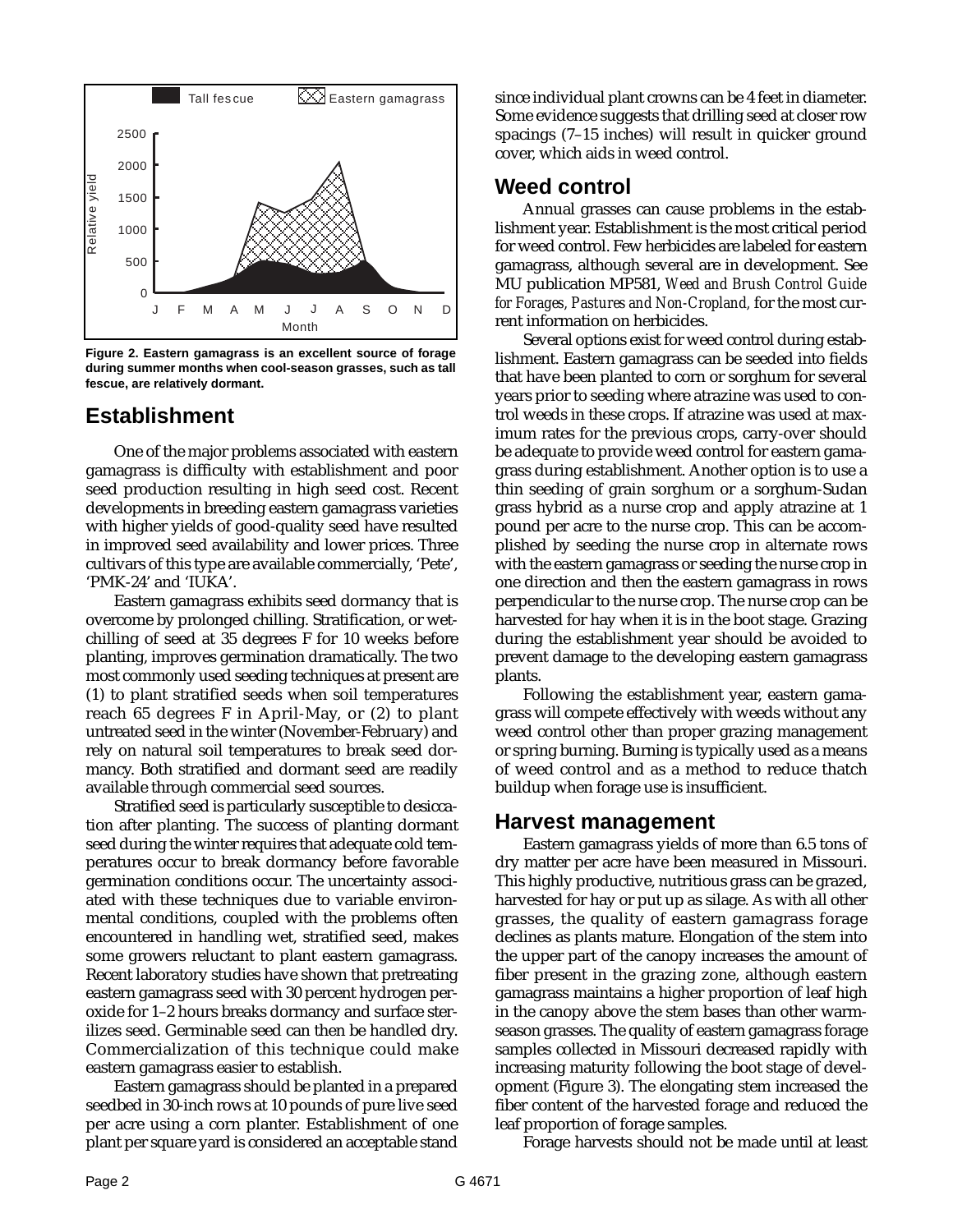

**Figure 3. More fiber and less protein decrease the quality of eastern gamagrass forage after the boot stage of development.**

the year following seeding and may need to be delayed until two years after seeding to ensure that adequate stand coverage is obtained. Initial forage removal as hay or silage should be taken before the boot stage, when plants are 24–36 inches tall. Grazing can begin a little earlier, when the plants are 18–24 inches tall. An 8-inch stubble should be maintained to ensure that adequate leaf base material is present to support regrowth. Harvests of regrowth material can be made four to six weeks following the initial harvest when three to four collared leaves are present. A six-week harvest schedule has produced top yields in Missouri trials and resulted in even yield distribution through the growing season.

If grazed, a rotational stocking system should be used. This allows forage to be grazed to the proper stubble height and provides the rest period required for optimum regrowth. The use of eastern gamagrass as pasture for pregnant dairy heifers during the summer 1994 grazing season at the Southwest Missouri Research Center produced an average daily gain of 2.3 pounds per day for 70 days regardless of whether a 4 or 10-inch stubble was maintained. Increased incidence of weeds in the 4-inch stubble suggests that a 10-inch stubble is more desirable.

Following initial seed head production in July, eastern gamagrass will continue to develop seed heads throughout the remainder of the growing season until mid-September. Seeds mature from the end of the spike and will break at the joints between kernels and drop as they mature (Figure 4). This can lead to some natural seedling recruitment over the life of a stand. Seed can be harvested, but because seeds drop when they are mature, this practice requires careful planning to get maximum yields.

### **Fertilization**

Eastern gamagrass can be adequately fertilized by following recommendations for fertilization of corn silage. This is particularly true for recommended appli-



**Figure 4. Unstratified eastern gamagrass seed.**

cations of lime, phosphorus and potassium. Application of these materials should be made according to soil test recommendations. Soil tests should be obtained before establishment, and phosphorus and potassium should be applied to reach a medium test level at planting. Soil pH should be maintained in the 5.5 to 6.0 range. To reduce competition from weeds, no nitrogen should be applied at seeding. After seedlings emerge, an application of 40 pounds of nitrogen per acre will enhance seedling growth.

Nitrogen fertilization trials conducted at two sites in northern Missouri have indicated that eastern gamagrass will respond linearly to nitrogen additions up to 300 pounds per acre, producing more than 5 tons of dry matter per acre at maximum nitrogen rates when harvested at a six-week interval. Nitrogen is used most efficiently when an initial application of 50 pounds of nitrogen per acre is made as new growth begins in the spring (about May 1 in central Missouri). An additional application of 50 pounds per acre should be made following each harvest or grazing.

After the final harvest in early September, no nitrogen should be applied, and phosphorus and potassium should be top-dressed to replace the estimated amount of these nutrients that is removed in the harvested forage. Potassium fertilization will ensure winter hardiness and disease resistance.

### **Summary**

Eastern gamagrass has the potential to provide high-quality forage throughout the summer grazing season. It can also be used as a perennial substitute for corn silage. Care must be taken to ensure adequate establishment; weed control during the establishment phase is critical. This grass can be grazed or harvested as hay or silage. An 8- to 10-inch stubble is recommended to ensure optimum regrowth and stand persistence. For this reason, rotational stocking is desirable if this forage crop is grazed.